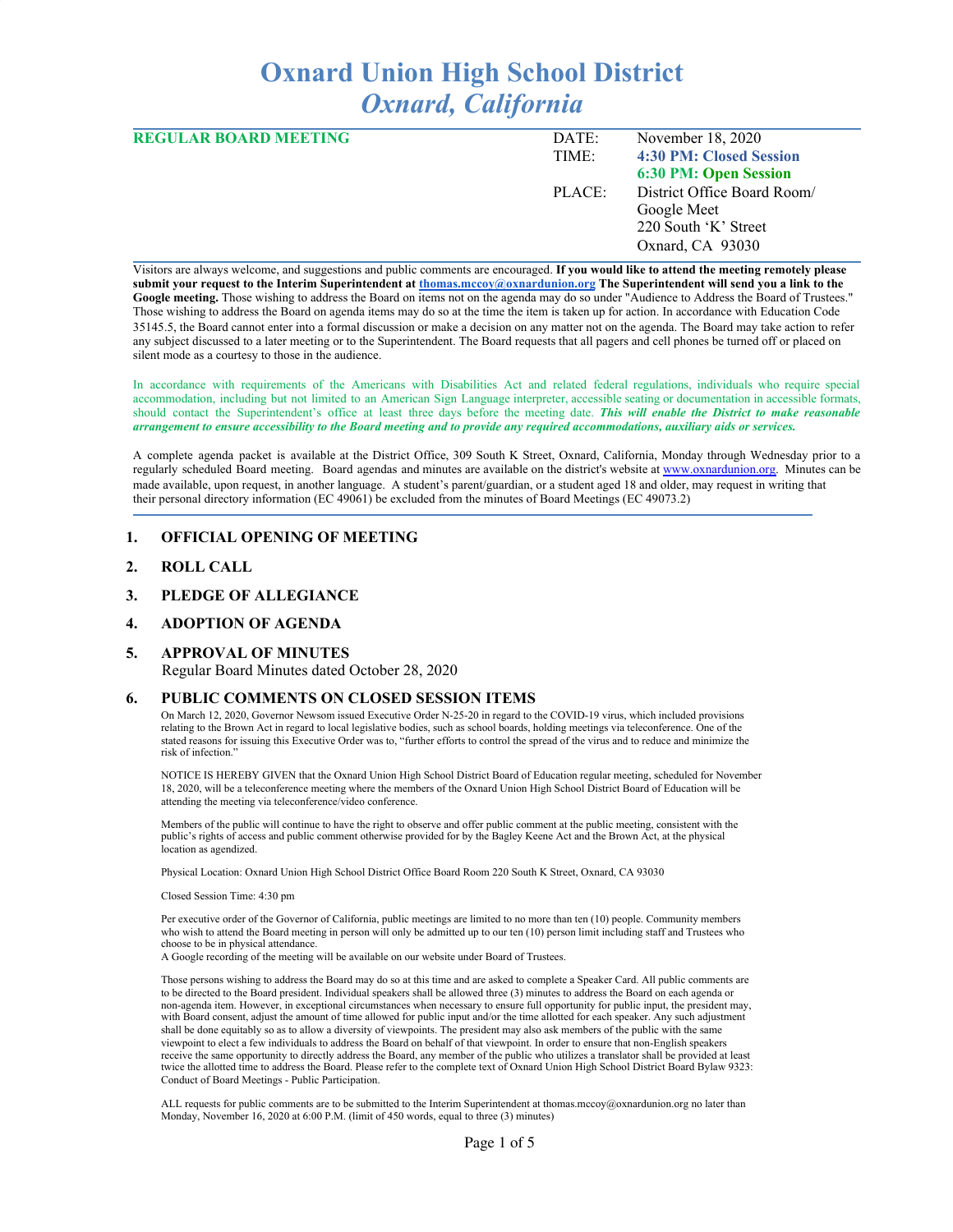Board Meeting Agenda November 18, 2020

#### **7. CLOSED SESSION**

During this time, the Board may adjourn to Closed Session to discuss confidential material relating to the following items.

- A. Public Employee: Discipline/Dismissal/Release/Resignation/Appointment/Reassignment /Employment-Government Code Section 54957(b)(1)
- B. Interim Superintendent's Mid-Year Self-Evaluation (Government Code §54956)
- C. Conference with Labor Negotiator(s): Government Code Section 54957.6
	- Agency Negotiator: Dr. Deborah Salgado, Assistant Superintendent-Human Resources
		- Employee Organization: Oxnard Federation of Teachers and School Employees (OFTSE) - Classified Bargaining Unit
		- Employee Organization: California School Employee Association (CSEA)
			- Campus Supervisor Bargaining Unit
- D. Student Personnel: [Education Code §35146, 48912, 48919]
- E. Consideration of Confidential Student Issues Other Than Expulsion and Suspension, Pursuant to Education Code §35146
- F. Conference with Legal Counsel Anticipated Litigation, Pursuant to Government Code § 54956.9 (d) a. Number of cases: Three
- G. Conference with Real Property Negotiator (Govt. Code § 54956.8) PROPERTY: Multiple District-owned parcels, including: (1) District Office Campus, 220, 309, and 315 South K Street, Oxnard, CA, APNs 202-0-010-630 & -740; (2) 1101 W. 2nd St., Oxnard, APN 202-0-233-355; (3) 280 and 300 Skyway Drive, Camarillo, CA, APN 230-0-130-105; and (4) 15 Stearman Street, Camarillo, CA, APN 230-0-130-115 AGENCY NEGOTIATOR: Jeff Weinstein, Assistant Superintendent Business Services and Dr. Joel Kirschenstein, Consultant Sage Realty Group Inc. NEGOTIATING PARTIES: To be determined UNDER NEGOTIATION: Price and terms of payment

#### **8. RECONVENE IN PUBLIC: REPORT ON CLOSED SESSION ACTION**

#### **9. RECOGNITION**

- National Pacific Islander Education Network Award Laynie Tuimaualuga
- Outstanding Student Adolfo Camarillo High School

#### **10. PUBLIC COMMENTS TO ADDRESS THE BOARD OF TRUSTEES**

On March 12, 2020, Governor Newsom issued Executive Order N-25-20 in regard to the COVID-19 virus, which included provisions relating to the Brown Act in regard to local legislative bodies, such as school boards, holding meetings via teleconference. One of the stated reasons for issuing this Executive Order was to, "further efforts to control the spread of the virus and to reduce and minimize the risk of infection."

NOTICE IS HEREBY GIVEN that the Oxnard Union High School District Board of Education regular meeting, scheduled for November 18, 2020, will be a teleconference meeting where the members of the Oxnard Union High School District Board of Education will be attending the meeting via teleconference/video conference.

Members of the public will continue to have the right to observe and offer public comment at the public meeting, consistent with the public's rights of access and public comment otherwise provided for by the Bagley Keene Act and the Brown Act, at the physical location as agendized.

Physical Location: Oxnard Union High School District Office Board Room 220 South K Street, Oxnard, CA 93030

Open Session Time: 6:30 pm

Per executive order of the Governor of California, public meetings are limited to no more than ten (10) people. Community members who wish to attend the Board meeting in person will only be admitted up to our ten (10) person limit including staff and Trustees who choose to be in physical attendance.

A Google recording of the meeting will be available on our website under Board of Trustees.

Those persons wishing to address the Board may do so at this time and are asked to complete a Speaker Card. All public comments are to be directed to the Board president. Individual speakers shall be allowed three (3) minutes to address the Board on each agenda or non-agenda item. However, in exceptional circumstances when necessary to ensure full opportunity for public input, the president may,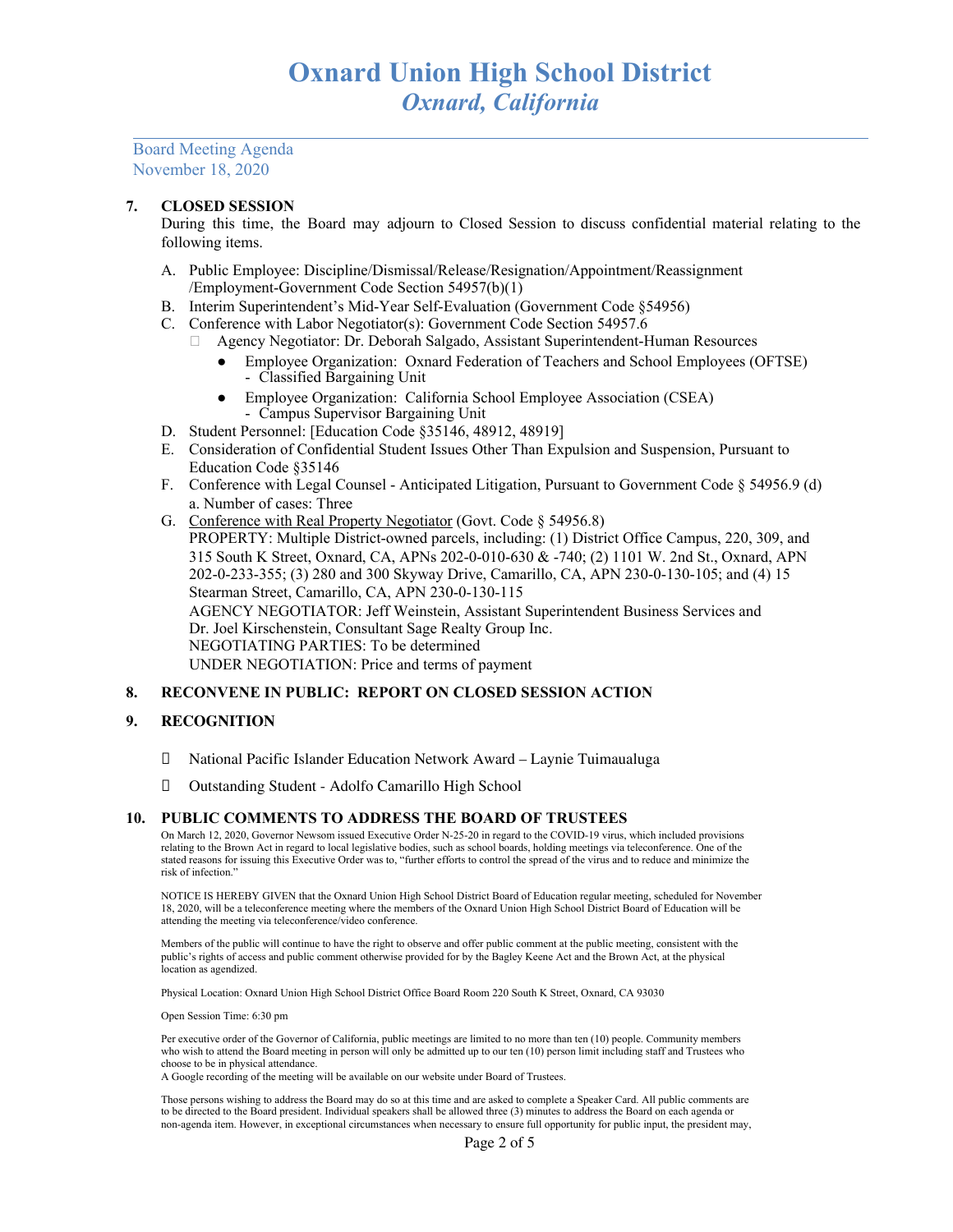# Board Meeting Agenda November 18, 2020

with Board consent, adjust the amount of time allowed for public input and/or the time allotted for each speaker. Any such adjustment shall be done equitably so as to allow a diversity of viewpoints. The president may also ask members of the public with the same viewpoint to elect a few individuals to address the Board on behalf of that viewpoint. In order to ensure that non-English speakers receive the same opportunity to directly address the Board, any member of the public who utilizes a translator shall be provided at least twice the allotted time to address the Board. Please refer to the complete text of Oxnard Union High School District Board Bylaw 9323: Conduct of Board Meetings - Public Participation.

ALL requests for public comments are to be submitted to the Interim Superintendent at [thomas.mccoy@oxnardunion.org](mailto:thomas.mccoy@oxnardunion.org) no later than Monday, November 16, 2020 at 6:00 P.M. (limit of 450 words, equal to three (3) minutes)

#### **11. COVID-19 UPDATE**

### **12. SUPERINTENDENT'S REPORT**

### **13. STUDENT REPRESENTATIVE TO THE BOARD –MARINA CLEAVENGER**

### **14. CONSENT CALENDAR**

#### **Business Services**

- A. Consideration of Approval of Purchase Orders, October 16-November 8, 2020
- B. Consideration of Approval of Donations August 6 November 10, 2020
- C. Consideration of Approval of Contract Award to Twining Laboratories for Special Inspection and Testing at Multiple Campuses for HVAC Modernization Projects
- D. Consideration of Approval of Contract Award to AP Construction Group, Inc. for the New HVAC Modernization at PHS, Bid 639
- E. Consideration of Approval for AP Construction Group for Change Order #2 at RCHS
- F. Consideration of Approval of Annual Membership Agreement Between OUHSD Nutrition Services and Super CO-OP
- G. Consideration of Approval of Contract Award to Solex Construction for HHS Stadium Playfield DSA Approved ADA Path of Travel
- H. Consideration of Approval of Contract Award to Sea-Clear Pools to Replace Swimming Pool Heat Exchangers 1 and 2 at RMHS
- I. Consideration of Approval of Contract Award to Sports Facilities Group for ACHS Pole Vault Pit Storage
- J. Consideration of Approval of Contract Award Increase to PK Architects for Additional Engineering Services for Solar Drive Tenant Improvement
- K. Consideration of Approval of Contract Award to Sports Facilities Group for FHS Electronic Monument Sign Addition
- L. Consideration of Approval of Contract Award to Pacificom for Solar Drive District Office Main Distribution Frame (MDF) Data Rack Cooling System Controls
- M. Consideration of Approval of Bid Award to Cantronics System (Canada), Inc. for the Purchase of Thermal Body Scanners, Bid 641
- N. Consideration of Approval for Vendor Raptor Technologies to Provide COVID-19 Remote Screening and On-Site Mobile Kiosks at All School Sites
- O. Consideration of Approval for Vendor ProVision to Provide Temperature Scanners for All District Buses
- P. Consideration of Approval of Contract Change Order Request 86R1 for Waisman Construction for Solar Drive Monocoat Fireproofing Upgrade
- Q. Consideration of Approval of Contract Change Order Request 73R1 for Waisman Construction for Solar Drive Fire Alarm Conduit
- R. Consideration of Approval of Contract Change Order Requests 80, 81 & 87 for Waisman Construction for Solar Drive Existing Drywall Surfaces
- S. Consideration of Approval of Contract Change Order Proposal 07 to G2K Construction to Add Reinforcement to the Perimeter Fencing Foundations at ACHS
- T. Consideration of Approval of Contract Change Order Request 84 for Project Delays
- U. Consideration of Approval of Contract Proposed Change Order (PCO) 16 for Byrom-Davey for RMHS for Electrical Reroute Around the Stadium "Home" Bleachers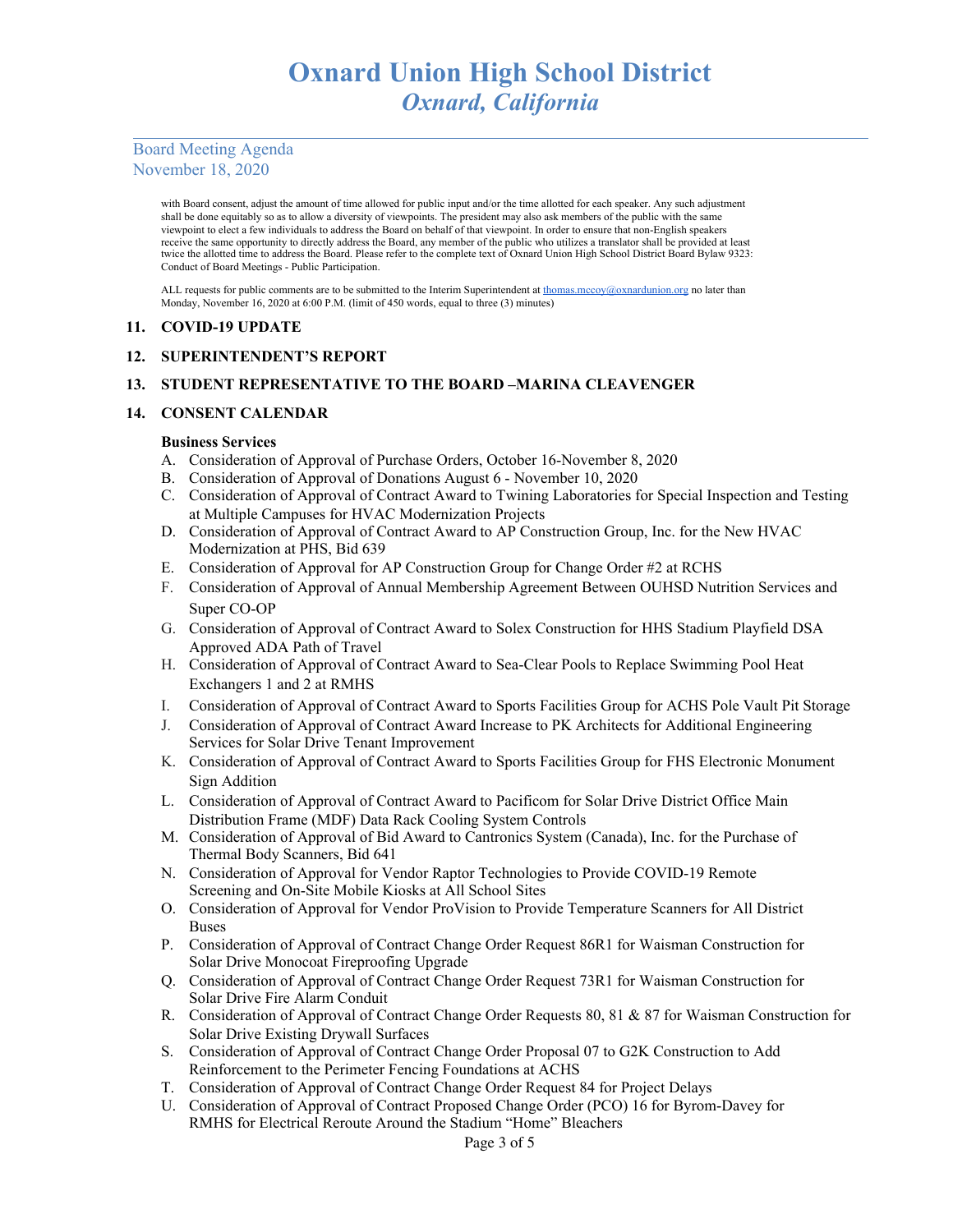Board Meeting Agenda November 18, 2020

- V. Consideration of Approval of Contract Proposed Change Orders (PCOs) 11 to Replace Old Wiring and 13 to Upgrade the Electrical Inverter at CIHS Stadium Playfield
- W. Consideration of Approval of Contract Award to Sigler Commercial for Solar Drive HVAC Energy Management System Carrier IVUE Controls and Programing
- X. Consideration of Approval of Contract Proposed Change Order (PCO) 17 to Upgrade the Electrical Inverter at RMHS Stadium Playfield

#### **Educational Services**

- Y. Consideration of Renewal of Memorandum of Understanding between Oxnard Union High School District/Oxnard Adult School and Edmentum
- Z. Consideration of Approval of Agreement between Oxnard Union High School District and Quizizz
- AA.Consideration of Approval of New/Revised Course Proposal: Honors Math Colloquium, Honors Computer Science Colloquium, Honors Visual & Performing Arts Colloquium, Honors Social Science Colloquium
- BB. Consideration of Approval of Obsolete Textbooks to be Discarded
- CC. Consideration of Approval of Renewal Agreement between the Oxnard Union High School District and the Regents of the University of California Santa Barbara (UCSB Early Academic Outreach Program) for Hueneme High School, Pacifica High School, Rio Mesa High School and Channel Islands High School

#### **Human Resources**

DD.Consideration of Approval of Personnel Items

#### **Board Policies**

- EE. Consideration of Approval of Revisions to Board Policy 4119.22/4219.22/4319.22: *Dress and Grooming* [Second Reading]
- FF. Consideration of Reaffirmation of Board Policy 4020: *Drug and Alcohol Free Workplace* [First Reading]
- GG.Consideration of Approval of Revisions to Board Policy 4030: *Non Discrimination in Employment* [First Reading]

# **15. ACTION ITEMS**

#### **Business Services**

A. Consideration of Adoption of Resolution 20-50 Approval for Musco as District Standard for Sports Field Lighting

#### **Educational Services**

B. Consideration of Adoption of Resolution No. 20-49, Proclaiming November 2020 as Native American Heritage Month

#### **Human Resources**

- C. Consideration of Approval of Job Description Revision: *Program Specialist-Special Education* [Second Reading]
- D. Consideration of Approval of Request to Rehire Certificated Management Position: *Coordinator of Special Education*
- E. Consideration of Approval of Request to Hire Classified Position: *Clerical Assistant III-IEP*

#### **Board Policies**

F. Consideration of Adoption of New Board Policy 5145.11: *Law Enforcement on Campus* [First Reading]

# **16. STAFF REPORTS**

- A. Special Populations in Distance Learning
- B. Public Information Officer (PIO)

#### **17. BOARD REPORT AND COMMUNICATIONS**